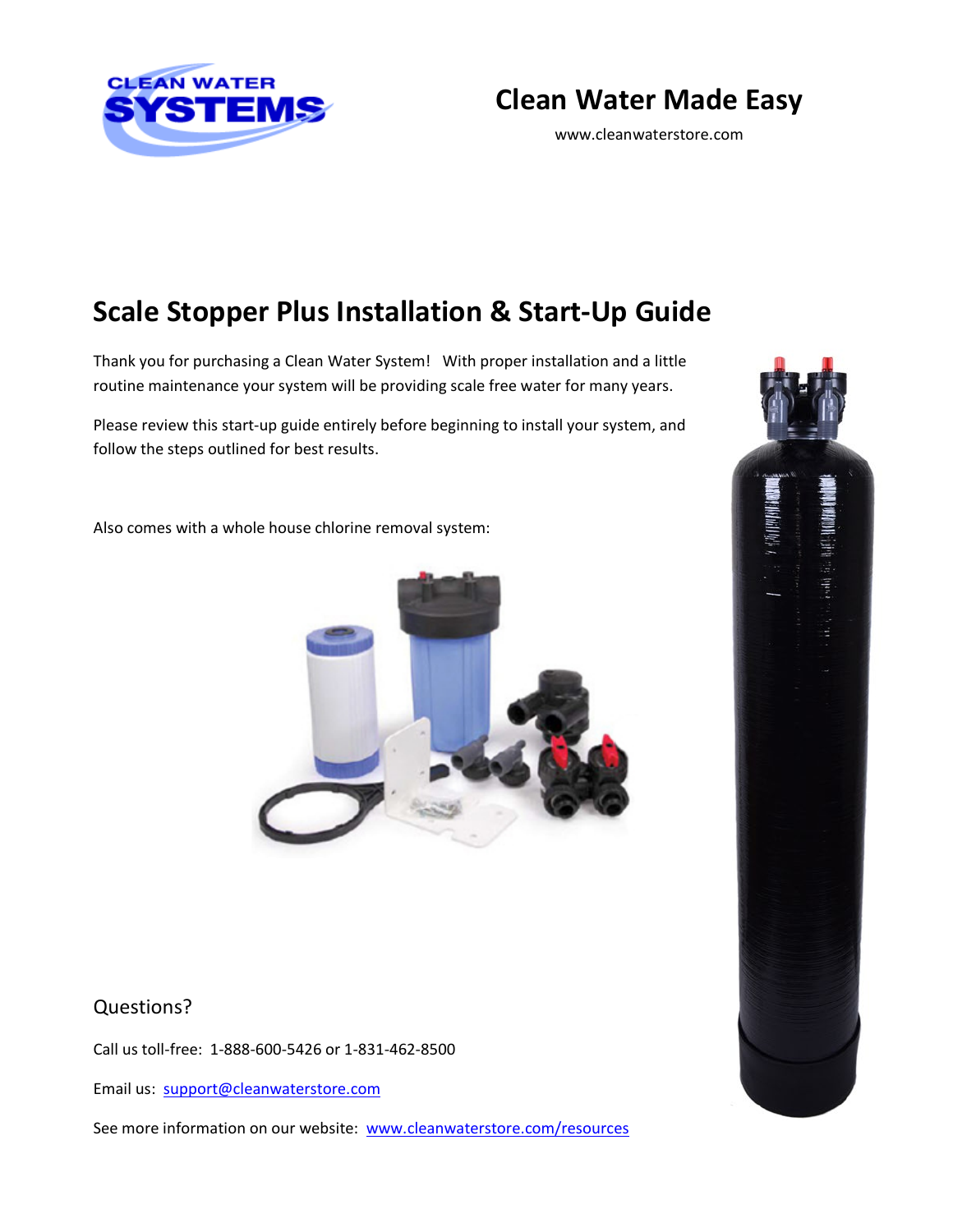

# **Clean Water Made Easy**

www.cleanwaterstore.com

## **Table of Contents**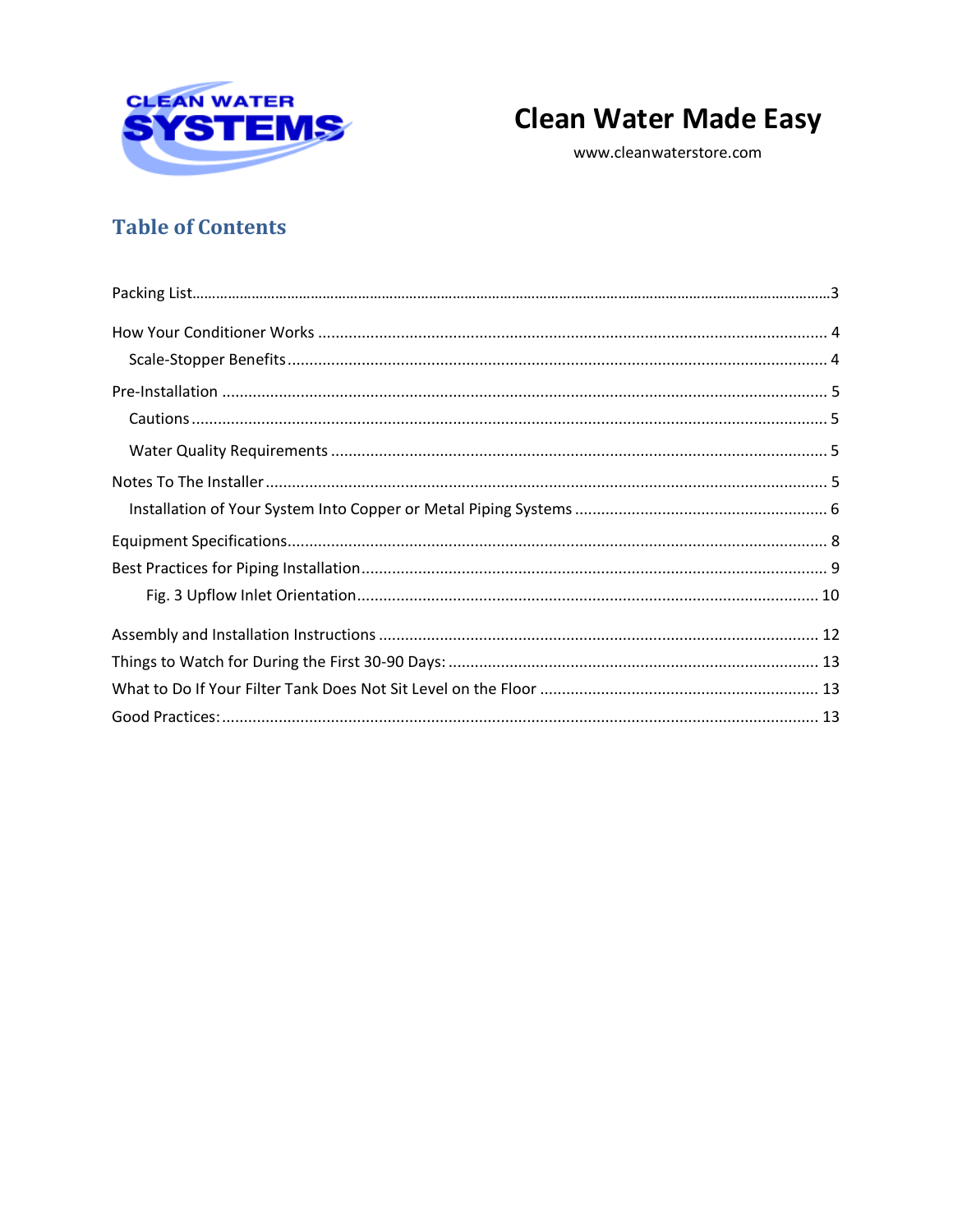## **Packing List for Different Size Conditioners**

#### **All systems include:**

- Clack in-out control valve, bypass assembly with 1" connector yokes, distributor tube with bottom screen, top screen, and media funnel for adding the Scale Stop Resin

#### **SCALE STOPPER CONDITIONER 3.0:**

8" x 44" filter tank with distributor tube 3 liters of Next Scale stop media

#### **SCALE STOPPER CONDITIONER 4.0:**

9" x 48" filter tank with distributor tube

4 liters of Next Scale stop media

#### **SCALE STOPPER CONDITIONER 5.0:**

10" x 54" filter tank with distributor tube 5 liters of Next Scale stop media

#### **SCALE STOPPER CONDITIONER 7.5: 30 GPM**

12" x 52" filter tank with distributor tube

7.5 liters of Next Scale stop media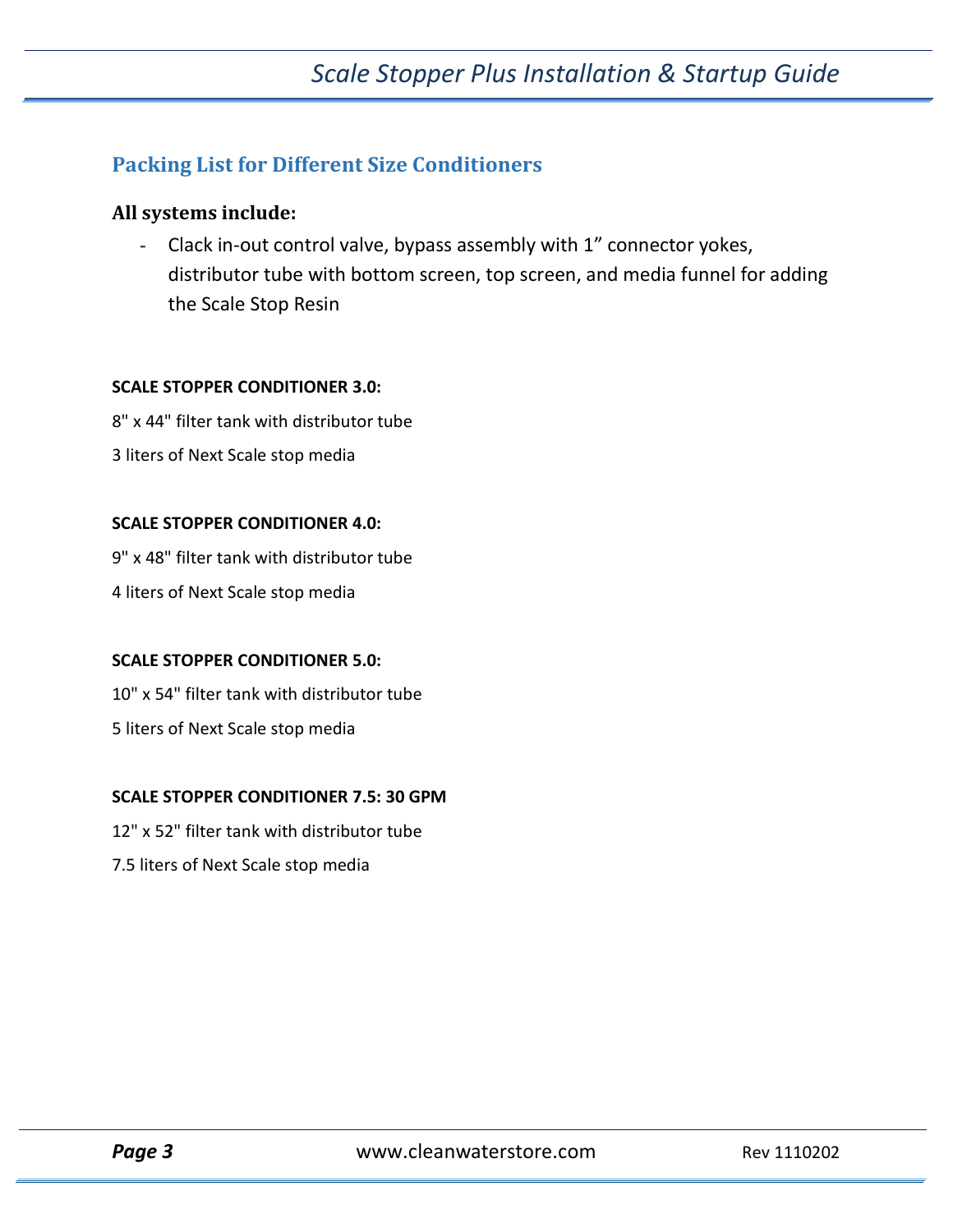## <span id="page-3-0"></span>**How Your Conditioner Works**

Scale Stopper Plus reduces or eliminates scale formation on internal and external plumbing surfaces as well as reducing spotting and streaking normally associated with hard water.

Scale Stopper Plus prevents scale by transforming the normal dissolved hardness minerals into undissolved crystal micro-particles. These crystals stay suspended in the water and have a greatly reduced ability to react and attach to surfaces like dissolved hardness does. Therefore, the problem of internal buildup of scale in pipes, water heaters and on fixtures and glass is greatly reduced.

Scale Stopper Plus is not a water softener **– Low or phosphate-free cleaning products are recommended to achieve optimum results.** Modern surfactant or detergent based, liquid soaps are preferred over old-fashioned caustic solid soaps.

Unlike softened water, Scale Stopper Plus treated water maintains the beneficial essential mineral content of your water and is safe to drink.

#### <span id="page-3-1"></span>**Scale-Stopper Benefits**

- Chemical Free Scale Prevention. Cost savings and environmental benefits.
- Virtually Maintenance Free. No salt bags or other chemicals to buy, transport and store.
- No Electricity, no wastewater, completely self-contained.
- Beneficial minerals retained for more healthful drinking water.
- Improves the efficiency of water-using appliances.
- Simple installation no electrical and drain hookup
- Safe for landscaping and lawn watering. No need to costly bypass plumbing
- Compatible with all on-site and community wastewater treatment systems
- Not subject to water softener restrictions and "bans"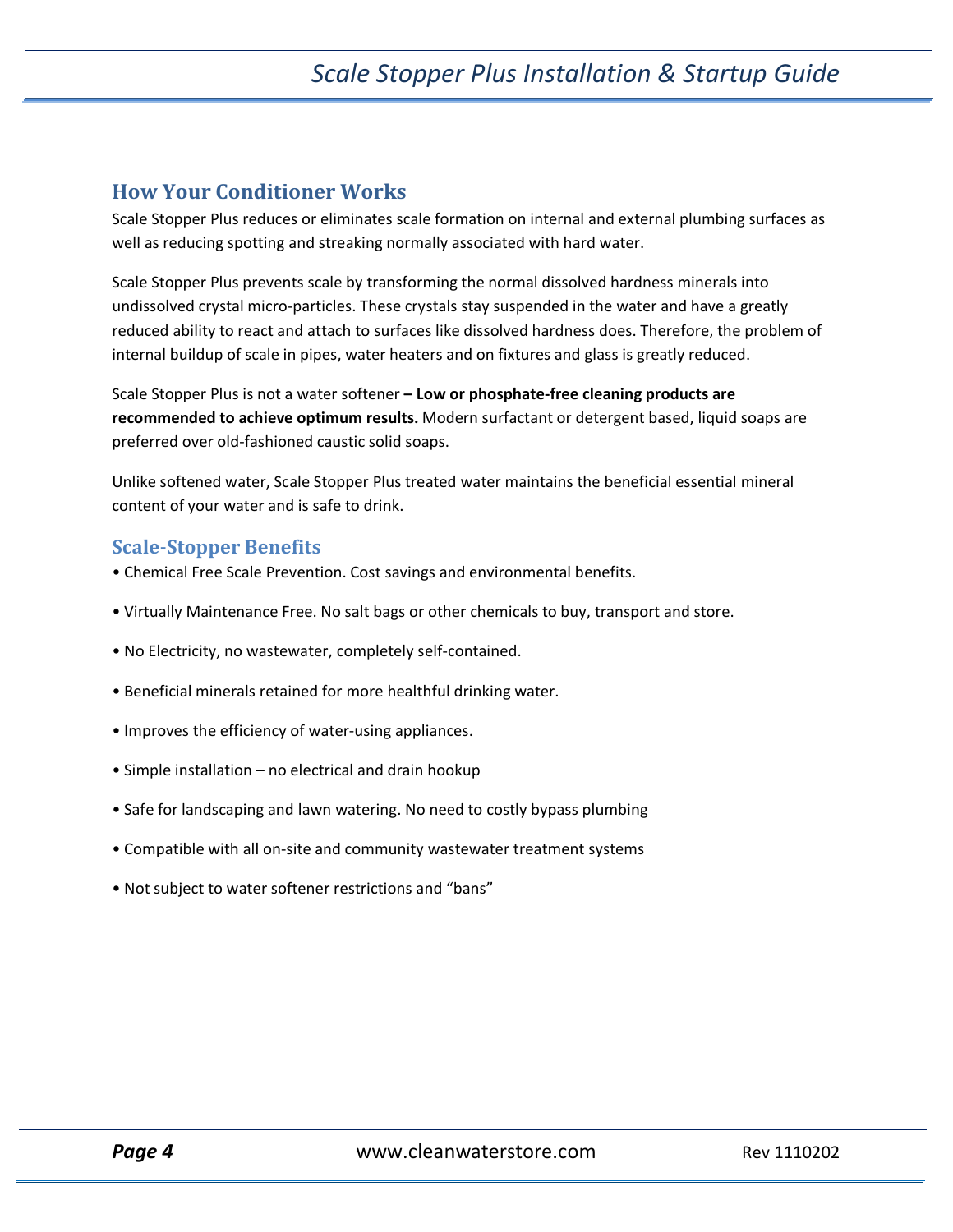## <span id="page-4-0"></span>**Pre-Installation**

- 1. Make sure you have received all the parts before beginning installation.
- 2. If you are going to be turning off the water to the house and you have an electric water heater, shut off the power to the water heater before beginning installation in case water heater is accidentally drained.
- 3. Pick a suitable location for your filter system on a dry level spot where it won't be exposed to freezing temperatures. A minimum of 20 PSI is required. Maximum pressure is 90 PSI.
- 4. After the system is installed and running, your water may be discolored, or full of sediment or rust, particularly if this is older or corroded piping. This typically clears up over a day or two.

#### <span id="page-4-1"></span>**Cautions**

• Do not let the system freeze. Damage to the tank may result.

• System must be operated in a vertical position. Do not lay it down during operation. The system may be placed in any position for shipping and installation but must be operated in the vertical position.

- A bypass valve should be installed on every system to facilitate installation and service.
- Observe all local plumbing and building codes when installing the system.

### <span id="page-4-2"></span>**Water Quality Requirements**

Just as with conventional water conditioning media, Scale Stopper Plus needs to be protected from excess levels of contaminants, reducing its effectiveness over time. Public water supplies rarely, if ever, present a problem, but if the water supply is from a private well, confirm that the levels are within the acceptable concentrations.

- 1. Iron (Fe) and manganese (Mn) are less than 0.3 mg/L and 0.05 mg/L respectively.
- 2. Copper should be less than 1.3 mg/L.
- 3. Phosphates should be less that 1 mg/L.
- 4. The water should be free of hydrocarbons, oils, and lubricants and should be removed through pre-treatment.
- 5. The water should be free of hydrogen sulfide, a dissolved gas that smells of rotten eggs

## <span id="page-4-3"></span>**Notes To The Installer**

The Scale Stopper Plus system differs from a conventional softener or media filter in a number of key respects.

1. The system is light and only partially filled with media. This is normal as the media will expand once water is added to the system. The UP-flow operation of the system requires a lot of freeboard to allow the bed to fully fluidize.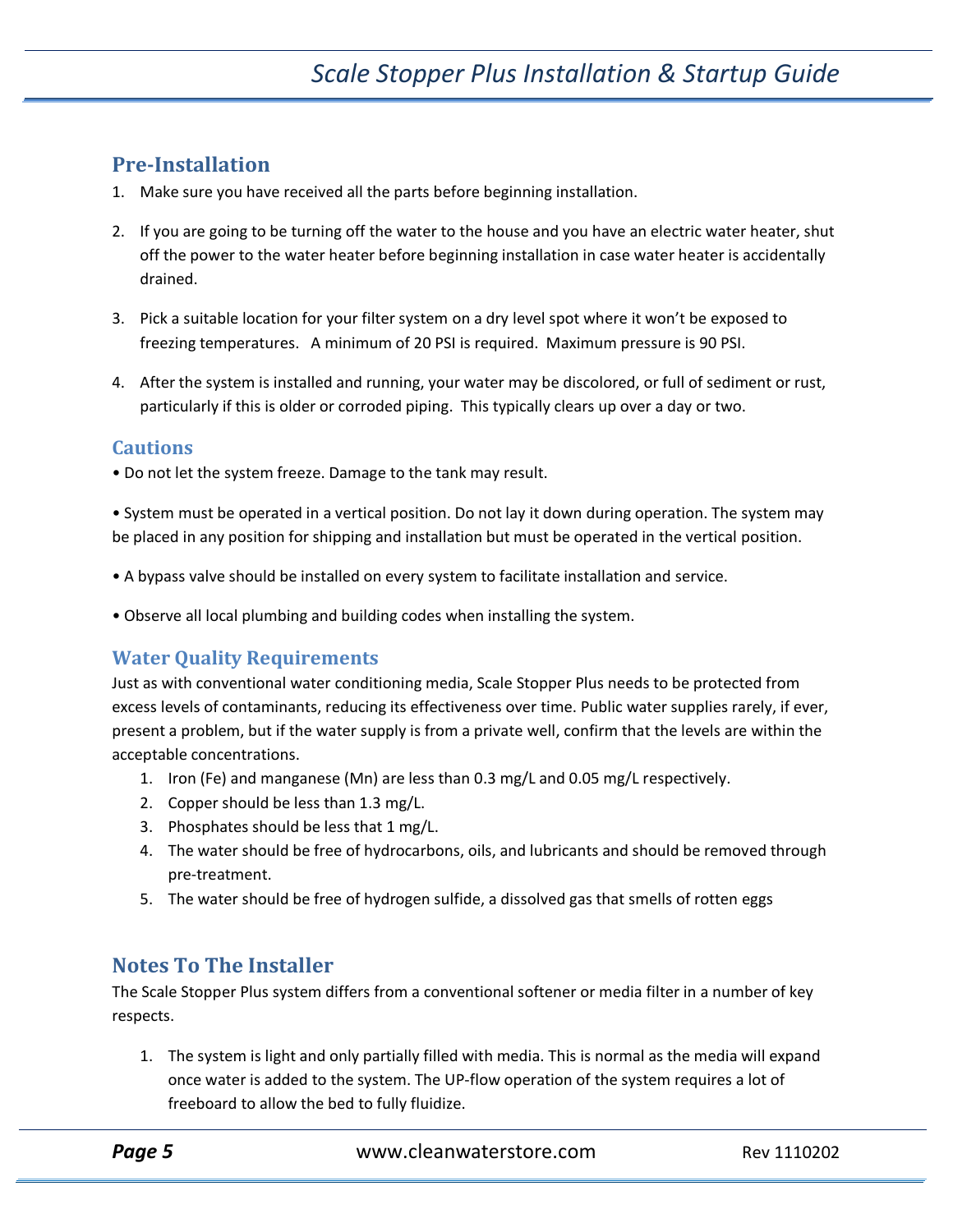- 2. The system has no under-bed so you can tip the system over without any fear of upsetting the media. This makes transportation and installation much easier than conventional systems.
- 3. Be sure to install the Inlet piping to the UPFLOW INLET, labeled on top of the Scale Stopper valve.
- 4. Please see the note about using Scale Stopper Plus with other water treatment equipment in Step 1 on in the Installation Section.

#### <span id="page-5-0"></span>**Installation of Your System Into Copper or Metal Piping Systems**

If your new filter system is to be installed in a metal (conductive) plumbing system, i.e. copper or galvanized steel pipe, the plastic components of the system will interrupt the electrical continuity of the plumbing system.

As a result any stray currents from improperly grounded appliances downstream or potential galvanic activity in the plumbing system can no longer ground through the contiguous metal plumbing.

Some homes may have been built in accordance with building codes, which encouraged the grounding of electrical appliances through the plumbing system.

Consequently, the installation of a bypass consisting of the same material as the existing plumbing, or a grounded "jumper wire" bridging the equipment and reestablishing the contiguous conductive nature of the plumbing system should be installed prior to your systems use.

This is simple and easy step to take if you are installing your water treatment system into copper piping. A simple ground jumper wire with a pipe clamp can be purchased at any Home Center, or hardware store etc for a few dollars.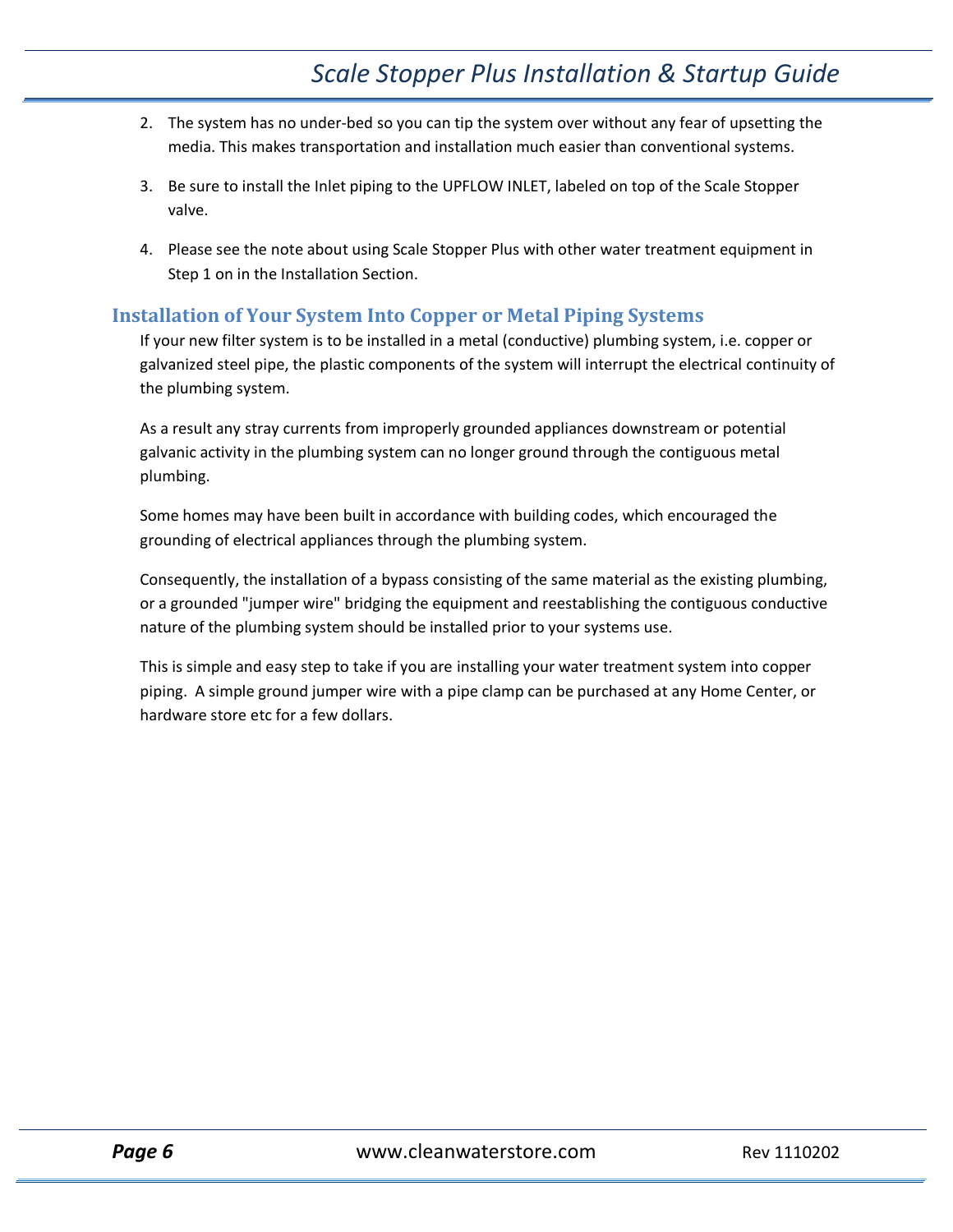**Fig. 1:** Recommended Installation for **City Water** with the Scale Stopper last in treatment chain, after recommended carbon filter (remove chlorine prior to Scale Stopper is preferred)



**Fig. 2:** Recommended Installation for **Well Water** with the Scale Stopper last in treatment chain, after recommended pre-filter.



**Page 7** WWW.cleanwaterstore.com Rev 1110202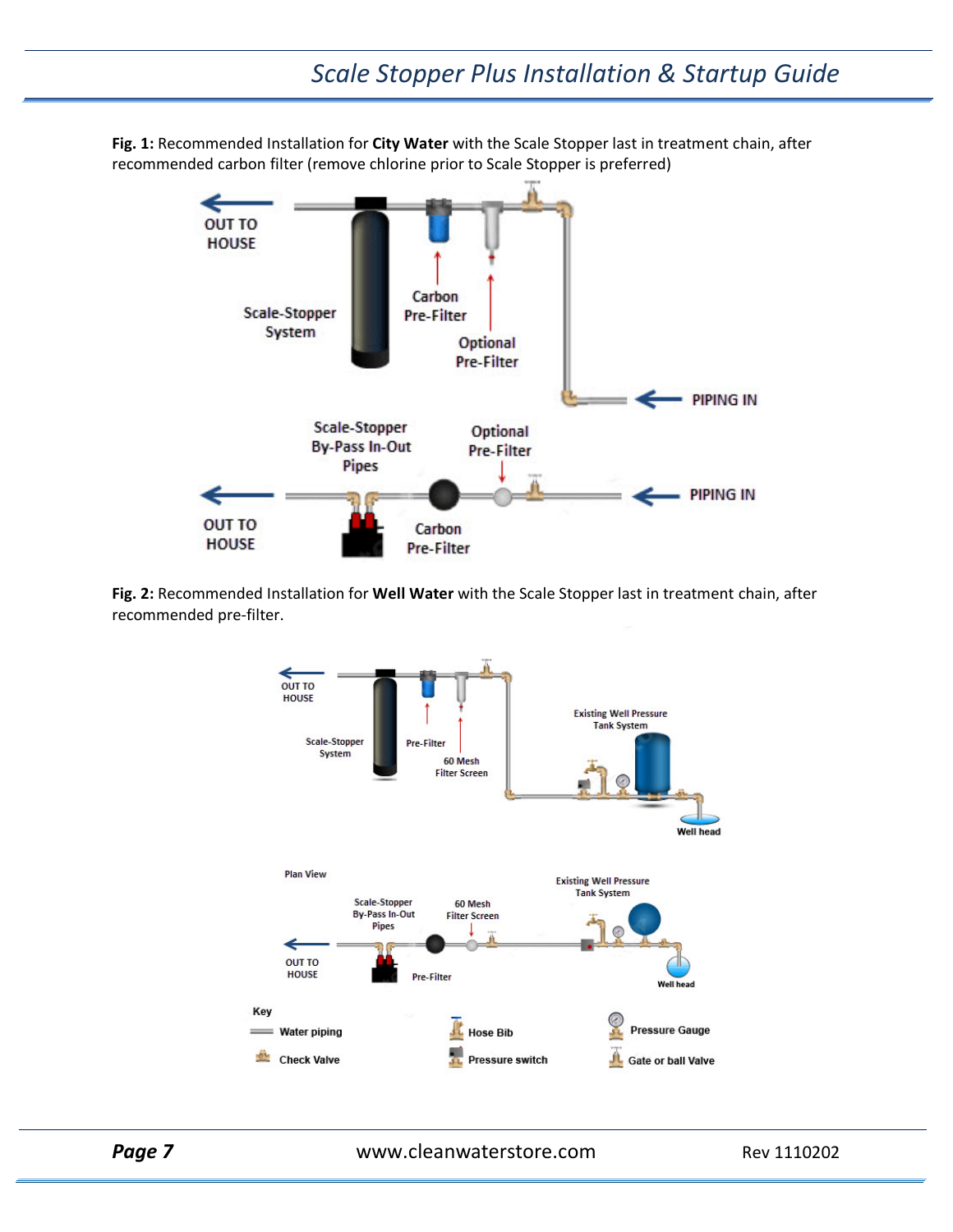## <span id="page-7-0"></span>**Equipment Specifications**

Next-Scale Stopper Plus systems are complete, self-contained, loaded with media and ready to use. A simple inlet and outlet connection is all that is required for installation. Please review operating pressures, temperatures and water chemistry limitations to ensure compatibility.

## **Specifications**

| 3/4" - 1.25" (multiple options) |
|---------------------------------|
| 40° - 110°F                     |
| 6.5 to 8.5                      |
| $0.3$ mg/L                      |
| $0.05$ mg/L                     |
| $1.3$ mg/L                      |
| 15 min., 100 max (PSI)          |
|                                 |

\* See note about Iron, Manganese and Copper on the next page.

## **Mechanical Specs.**

|                        | 744 | 844 | 948 | 1054 | 1252 |
|------------------------|-----|-----|-----|------|------|
| Max Service Flow (gpm) | 10  | 12  | 16  | 20   | 30   |
| Dry Weight (lbs)       | 22  | 25  | 29  | 35   | 43   |
| Service Weight (lbs)   | 80  | 97  | 129 | 168  | 235  |

## **Dimensions** (nominal - inches)

| а | 48.5 |     | 48.5 52.5 | 59.5 56.5 |     |
|---|------|-----|-----------|-----------|-----|
|   | 46   | 46  | 48        | 57        | 54  |
| с |      | 8   | 9         | 10        | 12  |
|   | 2.5  | 2.5 | 2.5       | 2.5       | 2.5 |
| е | 3.0  | 3.0 | 3.0       | 3.0       | 3.0 |

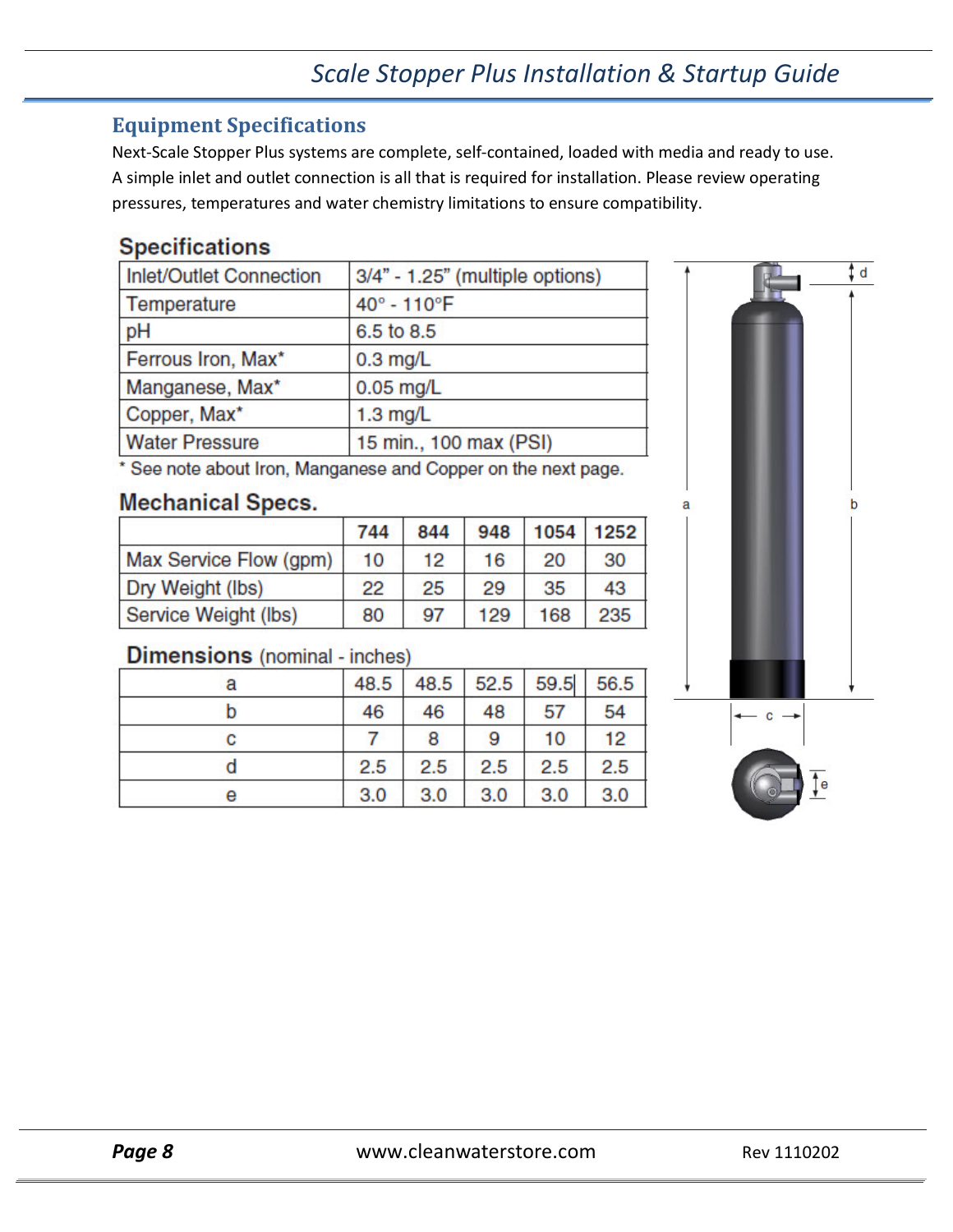## <span id="page-8-0"></span>**Best Practices for Piping Installation**

- 1. Due to the unique properties of Scale Stopper Plus, there are some unique requirements for using Scale Stopper Plus in conjunction with filtration or other forms of water treatment**. Scale Stopper Plus must be the last stage in the treatment chain. Do not install any filters after Scale Stopper Plus, yet install the Scale Stopper before any equipment that requires scale prevention** (Figures 1 & 2). POU filters, e.g. carbon or RO are exempt from this requirement. Do not apply phosphate or any other anti-scalant either before or after Scale Stopper Plus.
- 2. The carbon filter needs to be rinsed of fines before putting the Scale Stopper in service position. Leave the valve in bypass and run water through carbon filter and then discharge through a nearby hose bib or say the bathtub or laundry sink until the water runs clear and not inky from the black carbon fines. **This is very important so as not to foul the scale stopper media with carbon fines**
- 3. Unscrew by hand the valve from top of tank if it was shipped screwed on. Place distributor tube in tank if not already inside tank. If not already done, make sure blue cap is on top of distributor tube, or wrap the top of distributor tube with electrical or duct tape. The idea is we do not want any media to go down the distributor tube.

**Plug or tape top of distributor tube when adding media to prevent media from entering. Remove when finished.**





- 4. Next, add all the Scale Stopper media using the funnel, making sure that none goes down the distributor tube.
- 5. Remove cap or tape from top of distributor tube. Be careful not to pull up distributor tube when removing cap or tape.
- 6. Attach plastic top screen to the under-side of the valve. It is a funnel-shaped plastic screen that snaps on to the control valve and prevents media from entering the conditioned water.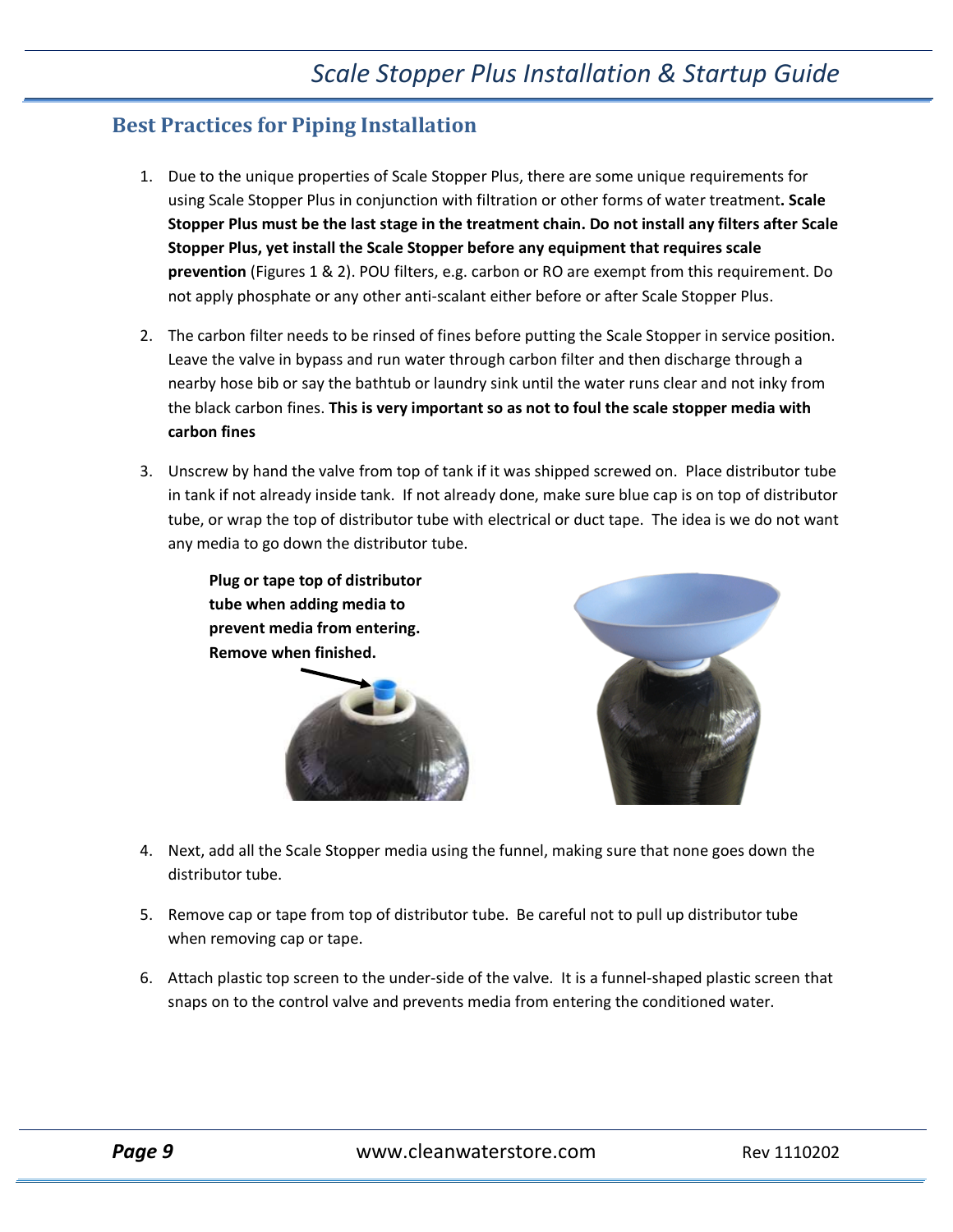# *Scale Stopper Plus Installation & Startup Guide*



- 7. NOTE Regarding Teflon tape and pipe sealants: It is OK to use Teflon tape and pipe sealant on the water pipe connector threads, where you attach your pipes or plumbing to the valve. DO NOT USE any Teflon tape or pipe joint compound on the tank itself or on the threads where the valve threads into the tank.
- 8. Install the valve on to the top of the filter tank by hand, do not over-tighten. Tighten with hands, there is no need for a pipe wrench or other wrench.
- 9. Make sure to connect the IN pipe to the Scale Stopper Plus **uplflow inlet** and the OUT pipe to the outlet (labeled as downflow inlet, see Fig 1 below). As you face the Scale Stopper Plus system, if it is oriented with the bypass up along the wall, the upflow inlet will be on the left so that the water enters on the left and exits on the right (Fig.1 below).

# Cold Water **Treated Water Upflow Inlet** Outlet (Untreated)

### <span id="page-9-0"></span>**Fig. 3 Upflow Inlet Orientation**

10. Make sure there is a working gate or ball valve before the Scale Stopper Plus and also one after as shown in Fig 2. The pressure gauges are optional and perhaps not necessary but a hose bib (which is a faucet that you can attach a garden hose to) is strongly recommended after the conditioner and before the second ball valve. This makes it easy to rinse your new conditioner on start-up and gives you a place to test the water before it enters your household plumbing.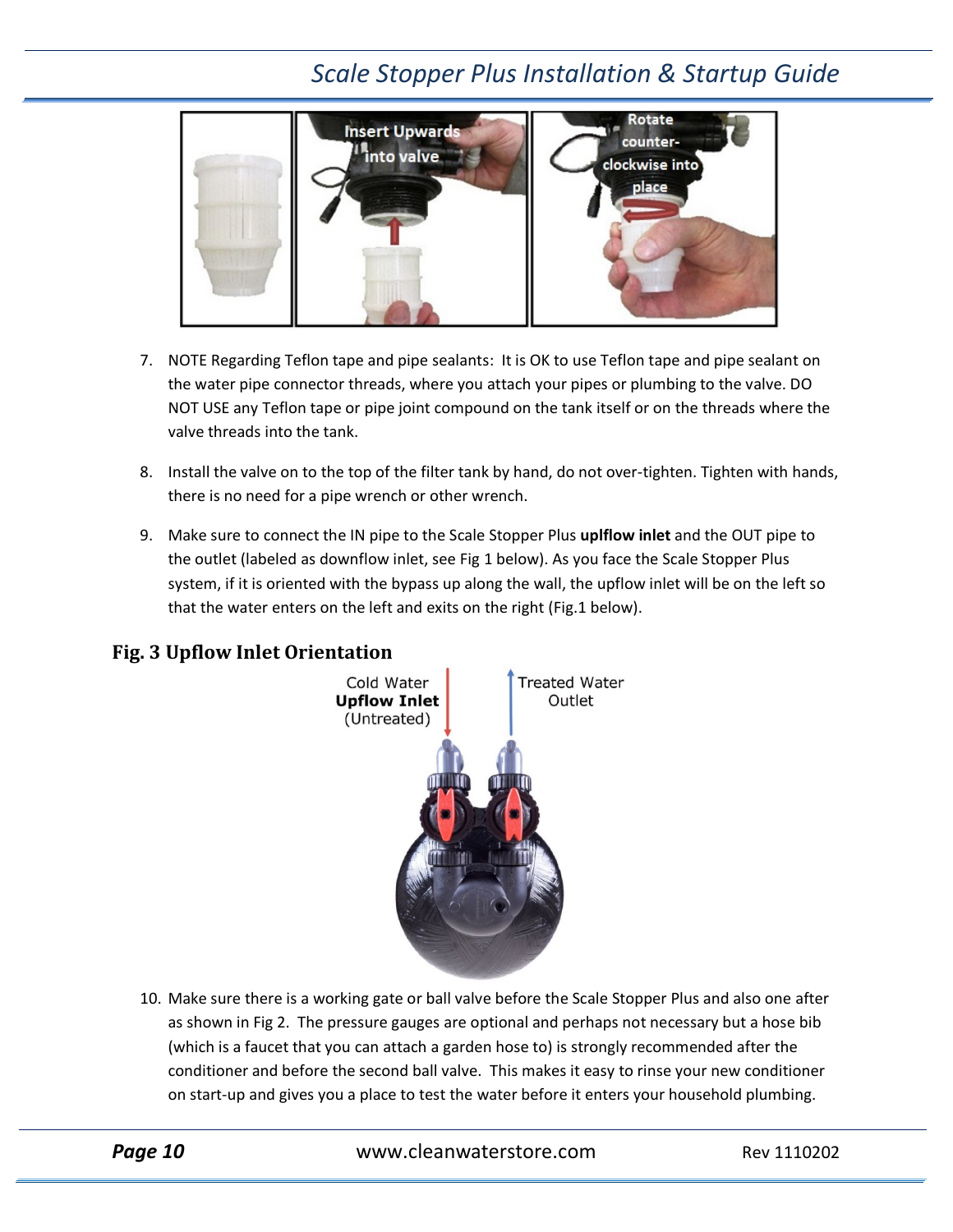# *Scale Stopper Plus Installation & Startup Guide*

- 11. If you will be using copper piping, do not sweat the copper pipe directly on to the bypass. Avoid heating up the CWS Time Clock control valve plastic with the torch. Copper usually originates from new copper plumbing upstream of the Scale Stopper Plus system. If this condition exists, we recommend waiting 3-4 weeks before placing the system in operation. This will allow the copper surfaces to be fully flushed and develop a natural protective surface. To further minimize any problem with excess copper the plumbers should be advised to avoid applying excess flux on the inner surfaces of the pipe and to use a low-corrosivity water soluble flux listed under the ASTM B813 standard. Once the plumbing connections are complete, place the Scale Stopper Plus system in bypass prior to following the startup procedure and flush the plumbing for at least 10 minutes.
- 12. You do not need unions to install your Scale Stopper Plus. If you need to remove it, the Scale Stopper Plus has quick-release couplings that make it easy to put the conditioner on by-pass and remove the filter system from the piping.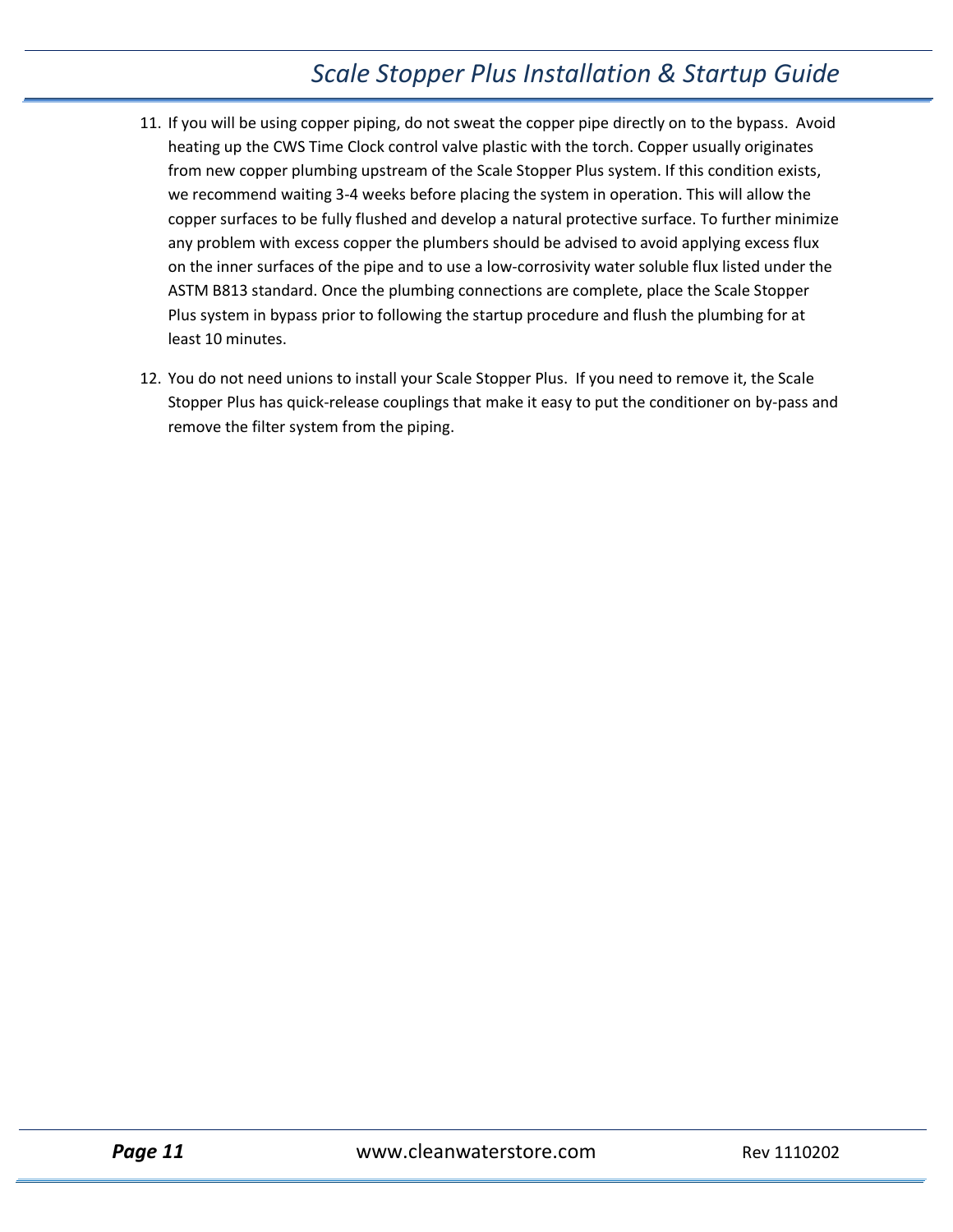## *Scale Stopper Plus Installation & Startup Guide*

## <span id="page-11-0"></span>**Assembly and Installation Instructions**



844 shown with optional bypass assy..

1. Place the system in the desired location.

2. Connect the Cold Water supply to the inlet of the ScaleStop system.

NOTE: The ScaleStop system operates in the UPFLOW mode which is opposite of a conventional softener.

- 3. Place a bucket under the outlet port or run a line from the outlet port to a drain.
- 5. Slowly open the supply valve (user supplied) to the ScaleStop system. Allow the tank to fill with water. Close the supply valve when a steady stream of water comes out of the outlet port.
- 6. Connect the Outlet of the ScaleStop system to the cold water supply to the home.
- 7. Open the supply valve to the ScaleStop system.
- 8. Open faucets downstream from the ScaleStop system to relieve any air.
- 9. Check for leaks. Repair as needed.
- 10. The system is now ready for service

#### **Bypass Valve Modification**



**Service Position** 

UP-flow tank.

As shipped, the bypass is set-up for down-flow use. The arrow shape of the handles points in the wrong direction for UP-flow use. To convert it to UP-flow use, pull up on the red handles until they come off. Rotate the handle 180° and put it back on the valve stem.